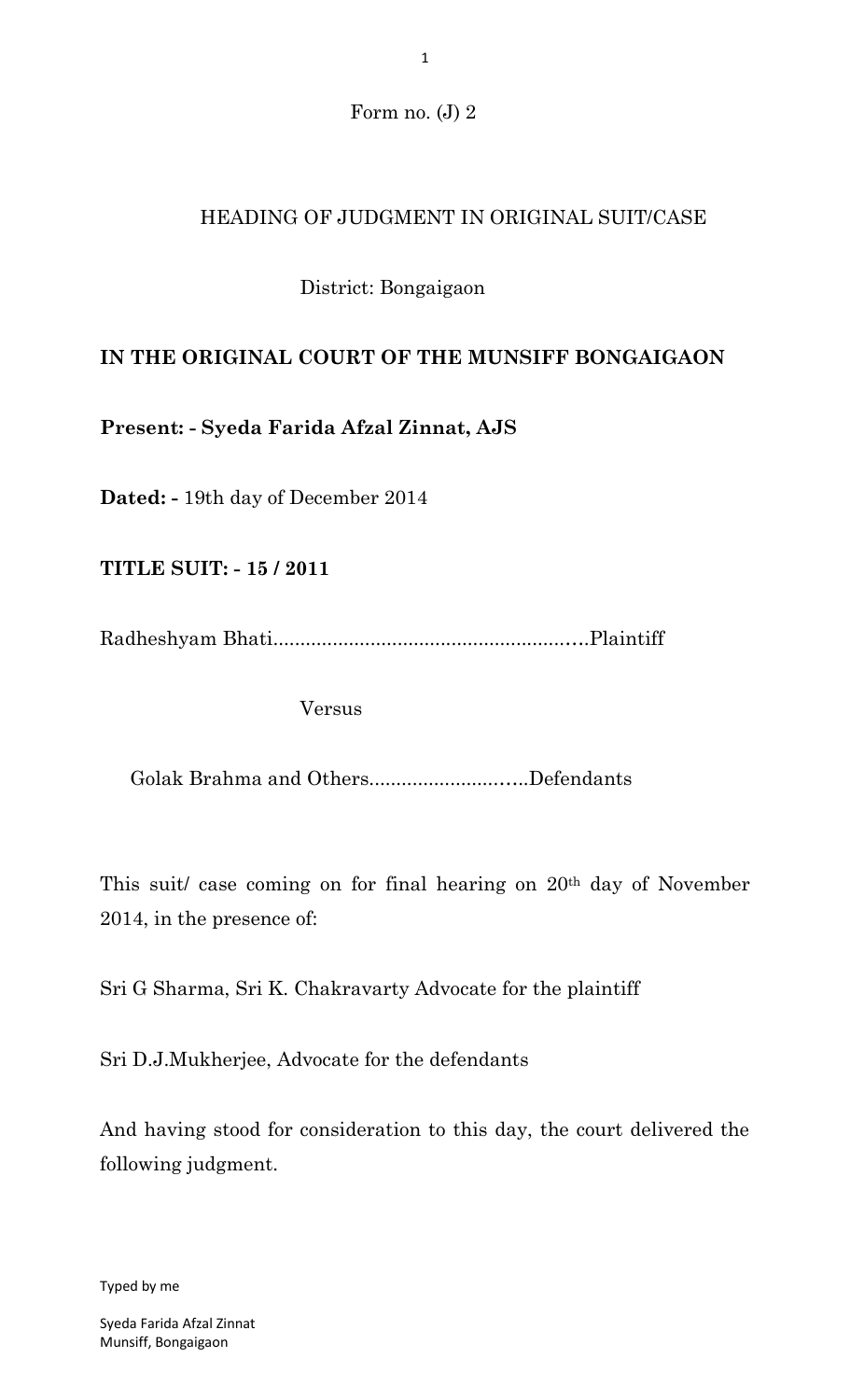#### **JUDGEMENT**

This is a suit for declaration of right, title and interest and recovery of khas possession.

### The plaintiff's case:

- 1. Plaintiff is the owner of a plot of land measuring 1 katha 14 lecha covered by dag No. Sabek 362(old) 69(new) and periodic patta No. 63(old) 98(new) of Bongaigaon Town Part IV with an Assam type house standing thereon. This land is described in schedule A. Plaintiff purchased this land from Madhab Behari Harlalka on 21/8/1997 through registered sale deed. This schedule A originally belonged to Parimal Sarkar under whom the plaintiff was a tenant from 1/1/1981 in respect of the schedule A land. The original owner Parimal Sarkar sold the land to Madhab Behari Harlalka who in turn had to sell the land to the plaintiff because he never vacated the premises.
- 2. Plaintiff is also in possession of a plot of Government land contiguous to schedule A land which is 65 feet in length and 30 feet in width. This land is described in schedule B.
- 3. Except the southern side, the schedule A land is covered by boundary fencing. The defendants removed the southern bamboo fencing during the last part of year 2000 in the absence of the plaintiff for construction of boundary wall encroaching 1 ½ feet ×20 feet land and further in March, 2001 the defendants encroached  $1 \frac{1}{2}$  feet  $\times 40$  feet and also dug a drain laying the foundation for the boundary wall. Thereafter, the plaintiff brought a suit being T.S 10/2001 in the Court of Civil Judge, Bongaigaon, in which the Hon'ble Civil Judge granted temporary injunction in favour of the plaintiff but the said suit was dismissed for default on 22/9/2003.
- 4. It is the case of the plaintiff that during the pendency of the suit the defendants agreed not to encroach the land of the plaintiff and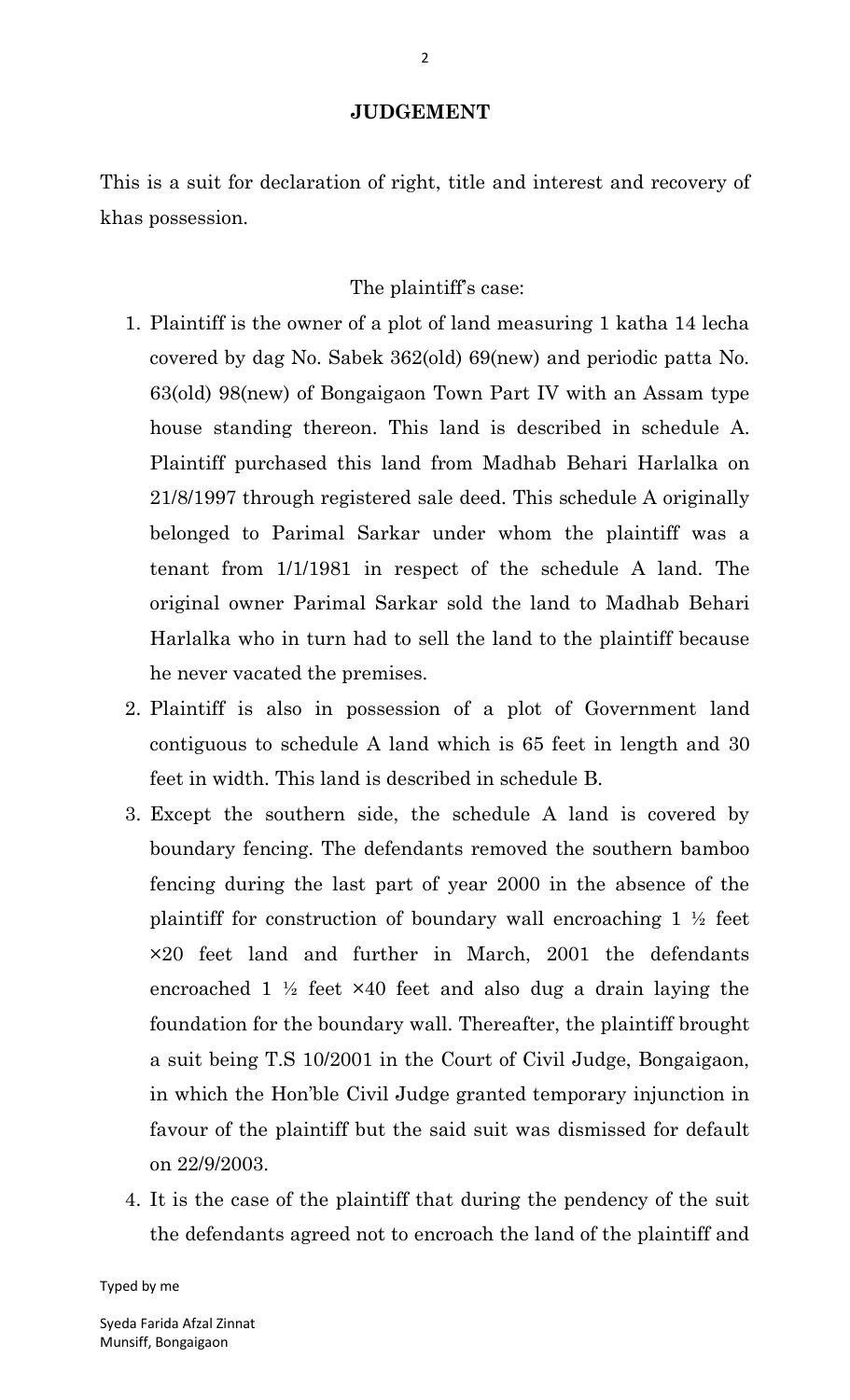the wall which was constructed over an area of 20 feet got destroyed naturally and so the plaintiff did not take steps in the suit.

5. On the first week of February, 2011, the defendants again encroached the land of the plaintiff to the southern side of schedule A and schedule B. The plaintiff immediately lodged a complaint to the Bongaigaon Development Authority and thereafter the construction work was stopped. On 26/2/2011 the defendant No. 1 threatened the plaintiff of causing injury to his family if he opposed the construction of the boundary wall. Hence this case for declaration of right, title and interest over schedule A and B land, for recovery of khas possession of encroached land by evicting the defendants and permanent injunction in respect of schedule A and B land.

## Defendant's case:

- 6. The defendants contested the suit and raised the pleas of non maintainability, lack of cause of action, bar of limitation among others. The defendants pleaded that the present suit is not maintainable in terms of principle of res judicata and order IX rule 9 CPC.
- 7. That, the suit is bad for non joinder of necessary parties as relief has been claimed in respect of Government land without impleading the Government and the Department of Railways and also without impleading the co-pattadars. Further, the plea of mis joinder is also raised by the defendants as according to the defendants Khargeswar Brahma, Sachin Brahma, Debraj Brahma and Munna Ram Brahma are not related to the dispute.
- 8. It is also pleaded that there is no description of the encroached land in the plaint and as such the plaint is liable to be dismissed as per provisions of Order VII rule 11 of the Code of Civil Procedure.
- 9. It is also stated in the written statement that in T.S 10/2001, in which relief was claimed over lesser area of land, the plaintiff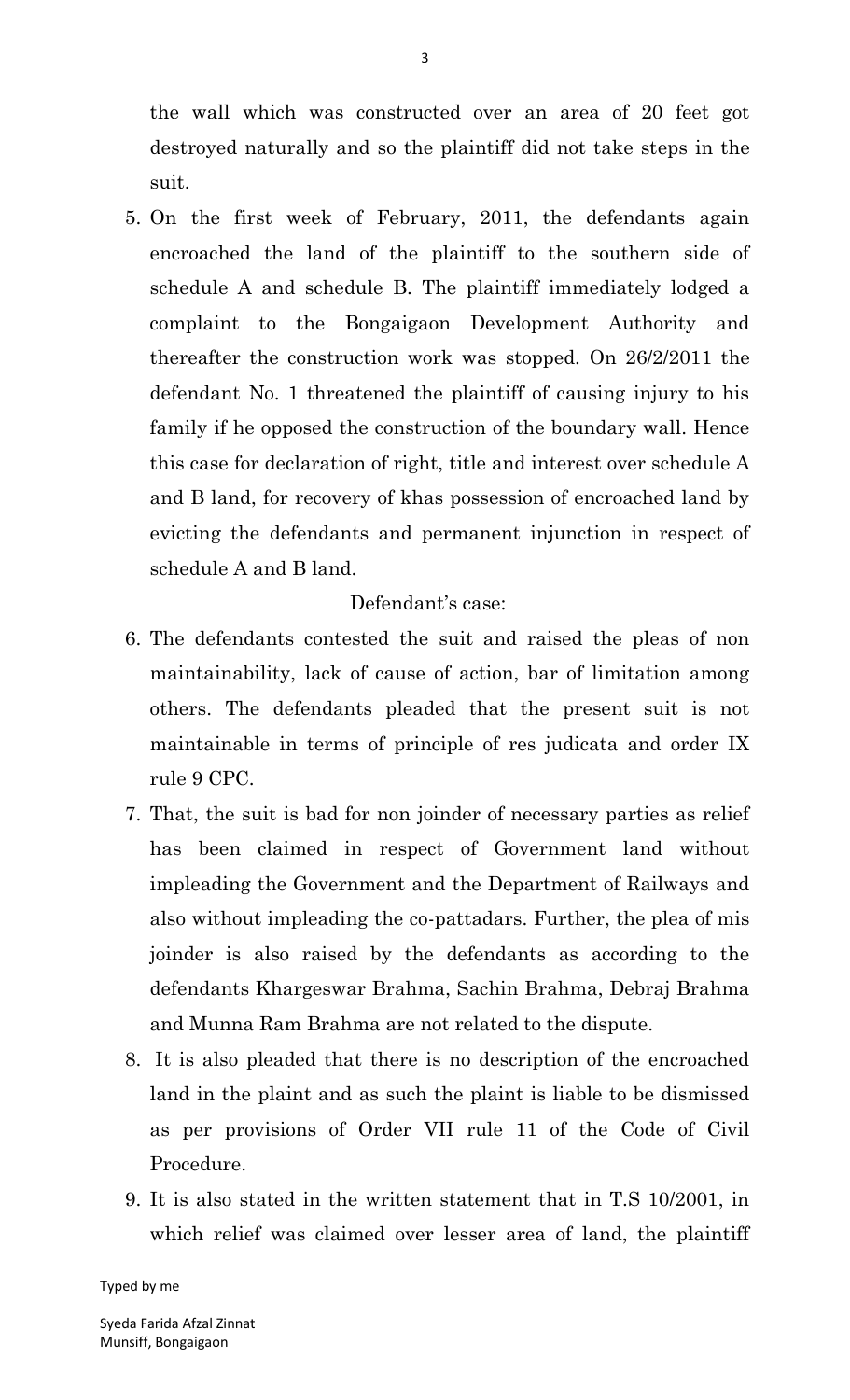valued his suit at Rs. 26,100/- and paid ad-valorem fee but after a lapse of ten years the plaintiff valued his suit over the same area of land including another plot at Rs. 1000/-. That, the present valuation of the suit land is not less than Rs.1, 50,000/- and the suit is undervalued and proper court-fee has not been paid.

- 10. Upon the pleadings of the parties the following issues were framed after hearing both sides:
	- 1) Whether there is cause of action for the suit?
	- 2) Whether the suit is bad for non joinder of necessary parties?
	- 3) Whether the plaint is liable to be dismissed in view of the provisions of Order VII rule 11 for want of proper description of the suit land?
	- 4) Whether the suit is properly valued and proper Court fee has been paid?
	- 5) Whether the plaintiff has right, title and interest over the suit land?
	- 6) Whether the plaintiff is entitled to the decree as prayed for?
	- 7) To what other relief the plaintiff is entitled?
- 11. Besides exhibiting documents the plaintiff and the defendant have adduced oral evidences in support of their pleadings.
- 12. Heard arguments of the learned counsel for the plaintiff and the defendant. I have also gone through the written arguments submitted by the learned counsels of both sides. My findings on the issues are narrated below.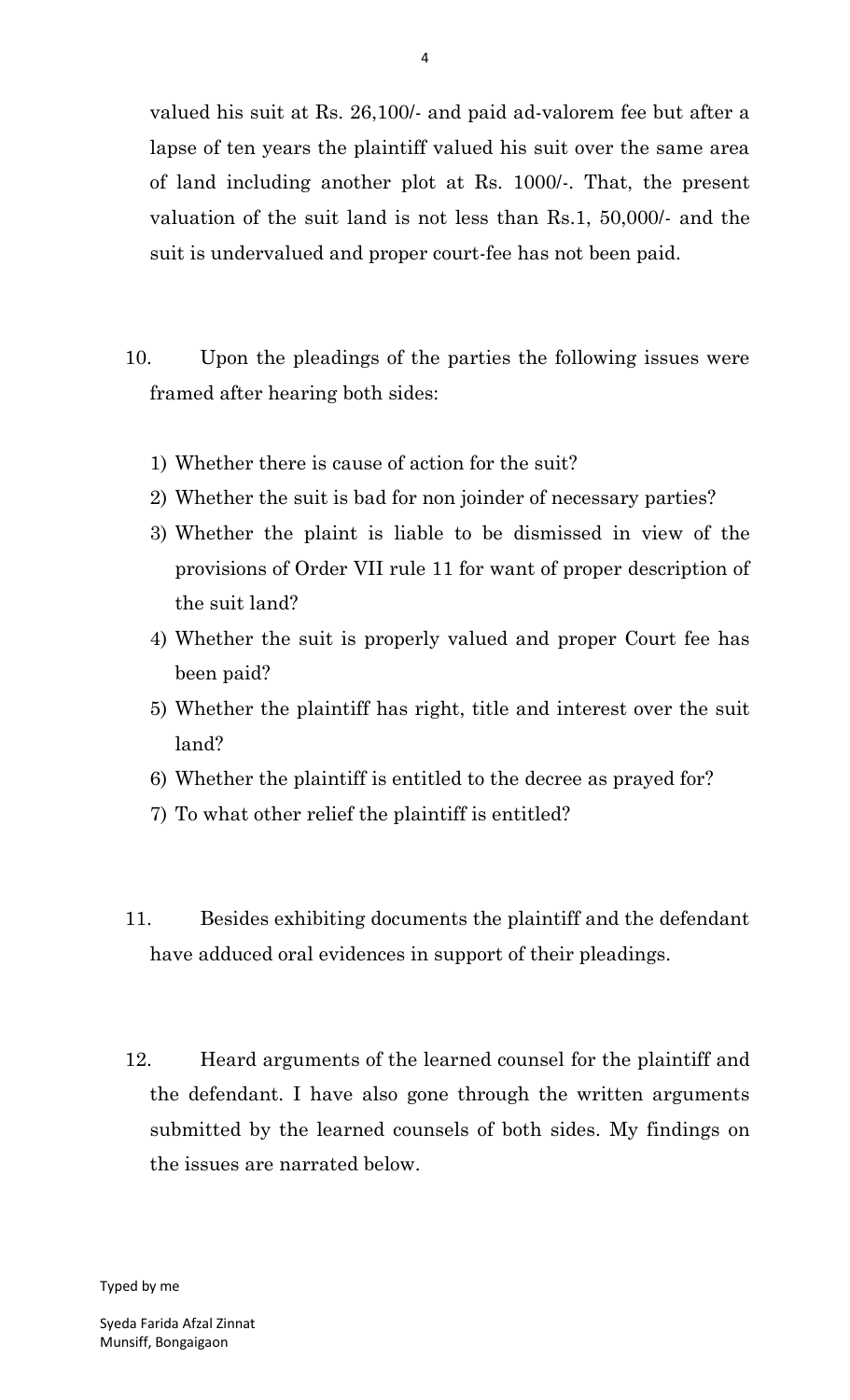**Discussion on evidence, decision and reasons thereof:**

Issue No. 2: Whether the suit is bad for non-joinder of necessary parties?

13. The plaintiff has claimed right, title and interest over the schedule B land which is Government land. But the plaintiff has not made the Government of India a party in this suit. The matter cannot be decided in the absence of the Govt. Of India. Hence this suit is clearly bad for non-joinder of necessary parties.

Issue No. 3: Whether the plaint is liable to be dismissed in view of the provisions of Order VII rule 11 for want of proper description of the suit land?

14. The plaintiff has described the schedule A and schedule B land in the plaint. According to the plaintiff the defendants have encroached land to the southern boundary of schedule A and B and has provided the description of this encroached land in the body of the plaint. Rule 3 of order 7 CPC provides that where the subject matter of the suit is immovable property, the plaint shall contain a description of the property sufficient to identify it. The plaint contains sufficient description of the schedule A and B land as well as the encroached land. Hence, this issue is decided in the negative.

Issue No. 4: Whether the suit is properly valued and proper Court fee has been paid?

15. The defendants have exhibited the Case record of T.S 10/2001 as Exhibit A. The plaint of T.S 10/2001 i.e. Exhibit A (1) shows that the plaintiff had valued the suit land at Rs. 26,000/-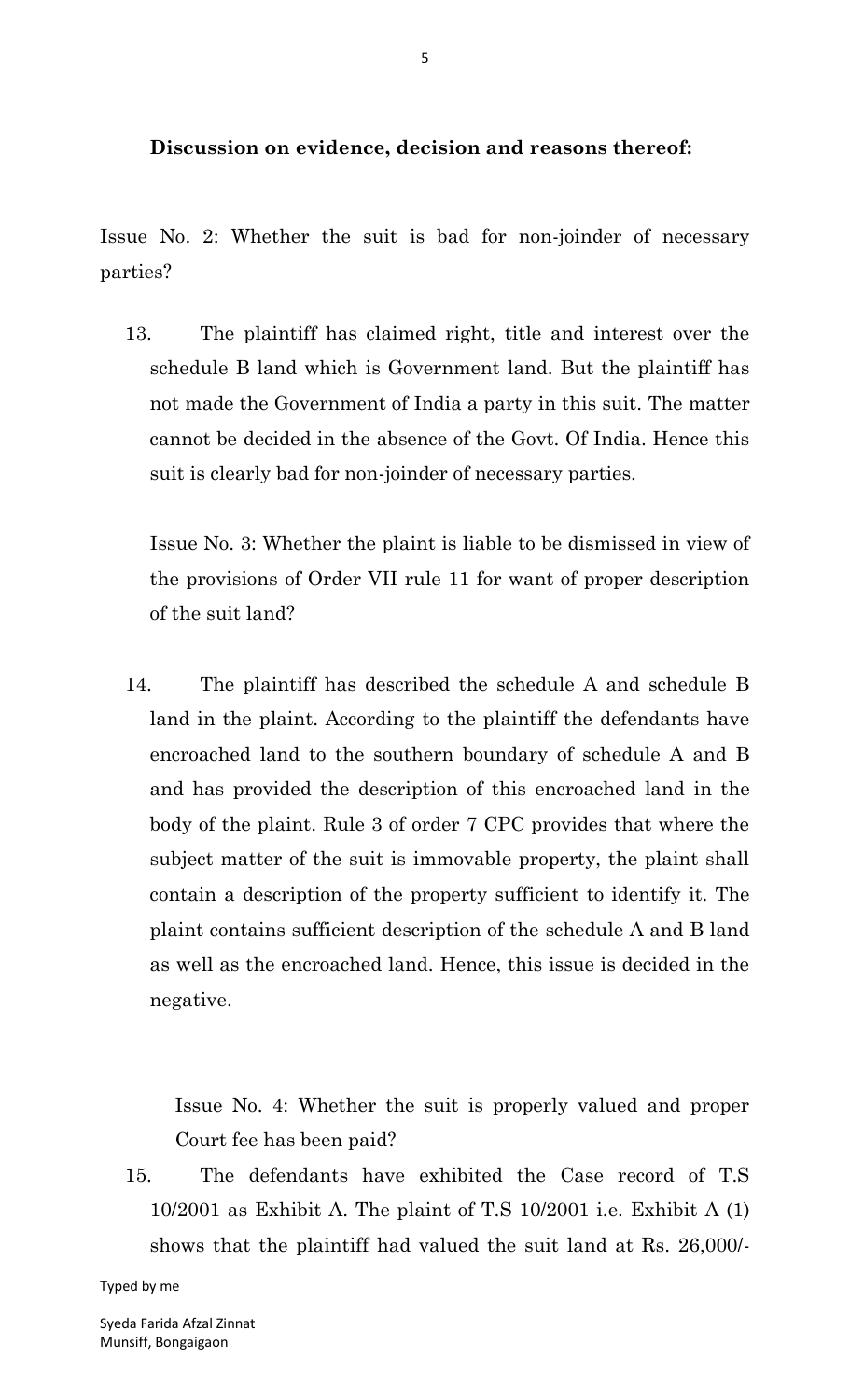and accordingly paid Court-fee thereon. But in the instant suit in which relief is claimed not only over the schedule A land, which the plaintiff valued at Rs. 26,000/- in 2001, but also over schedule B land, the plaintiff has valued the suit land at Rs. 1000/- only. There needs no further discussion to hold that the plaintiff has not valued the suit properly. This issue is decided accordingly.

Issue No. 5: whether the plaintiff has right, title and interest over the suit land?

16. The plaintiff has exhibited registered sale deed executed between him and Madhab Bihari Harlalka which goes to show that the plaintiff has purchased the schedule A land from Madhab Bihari Harlalka. Therefore plaintiff has right, title and interest over the schedule A land.

However, the schedule B land is Government land and as already discussed above no relief can be granted in respect of Govt. Land without hearing the Govt. Hence, plaintiff is not entitled to any relief in respect of the schedule B land.

Further, plaintiff has claimed the relief of eviction of the defendants from the encroached portion from both the schedule A and B land which is not practicable in so far as the plaintiff has no right, title and interest over the schedule B land.

Issue no. 1: Whether there is any cause of action for the suit?

17. It is an admitted position that T.S 10/2001 was brought against the present defendant No.1 claiming similar reliefs. T.S 10/2001 was dismissed for default. Order IX rule 9 precludes the plaintiff from bringing a fresh suit in respect of the same cause of action where a suit is wholly or partly dismissed under rule 8, i.e. when the defendant appears and the plaintiff does not appear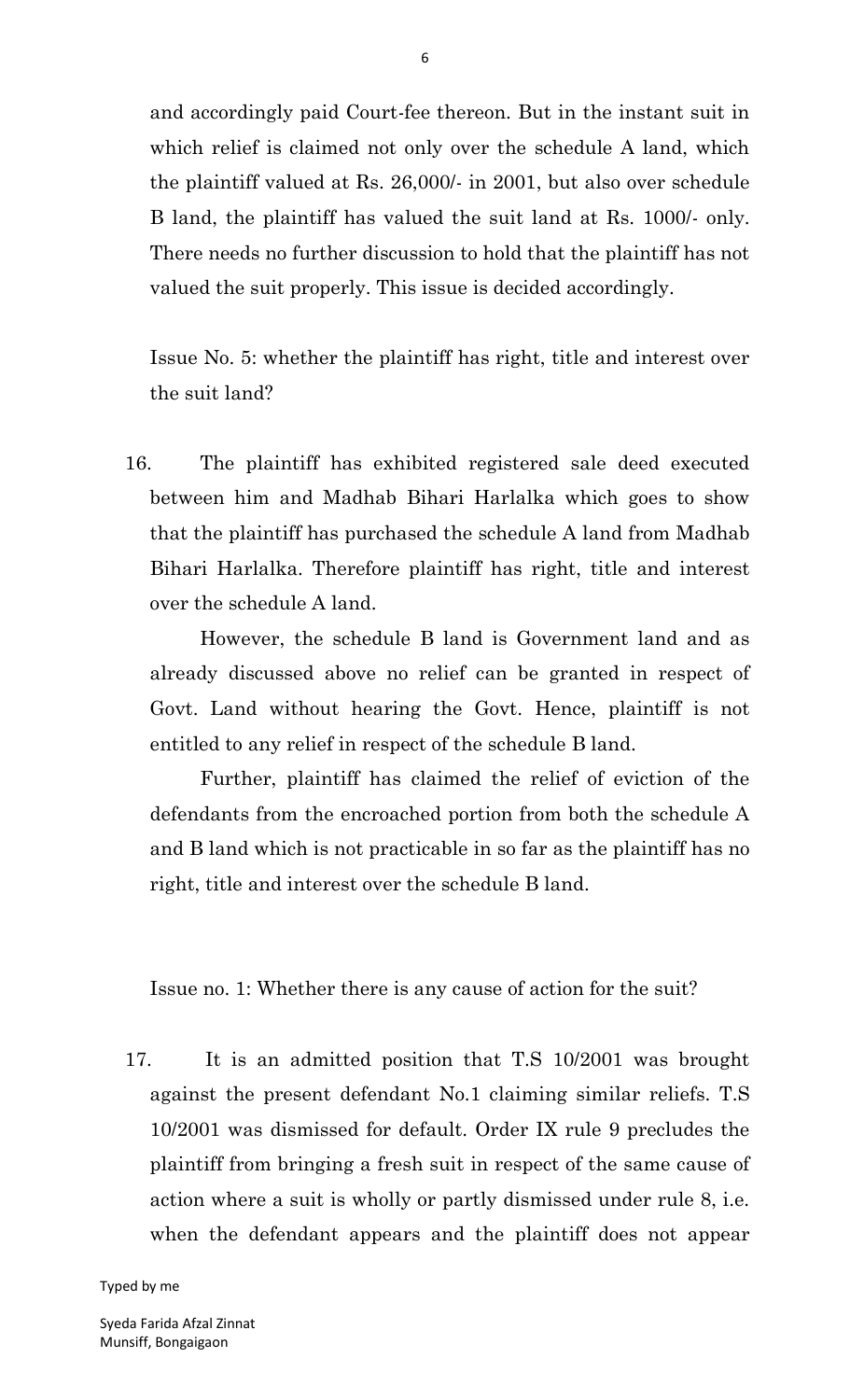when the suit is called on for hearing. The plaintiff did not apply for an order to set the dismissal aside. Hence the plaintiff cannot bring a fresh suit on the same cause of action. But the plaintiff has claimed that on the first week of February 2011 the defendants encroached the schedule A and B land for the construction of boundary wall and on 16/2/2011 the defendant No.1 threatened the plaintiff not to obstruct the construction of the wall. Defendants have denied the contention of the plaintiff that they encroached any land. Plaintiff could not adduce any evidence in support of his plea that the defendants encroached his land. Hence, the plaintiff failed to show that there is a fresh cause of action. Thus, this issue is decided in the negative and against the plaintiff.

#### **Issue No. 6 and 7:**

From the discussions on all the issues it is seen that the plaintiff has right, title and interest only over the schedule A land. The schedule B land, being a plot of Govt. Land, the plaintiff has no right, title and interest over the same. The suit land is not valued properly and proper court fee has not been paid. The plaintiff has failed to inplead the Govt. And the plaintiff has failed to show any cause of action. Hence the plaintiff is not entitled to the reliefs as claimed for.

#### Order

The suit is dismissed on contest with cost. Prepare decree accordingly within 15 days.

Given under my hand and seal of this Court on this the 19th day of December 2014.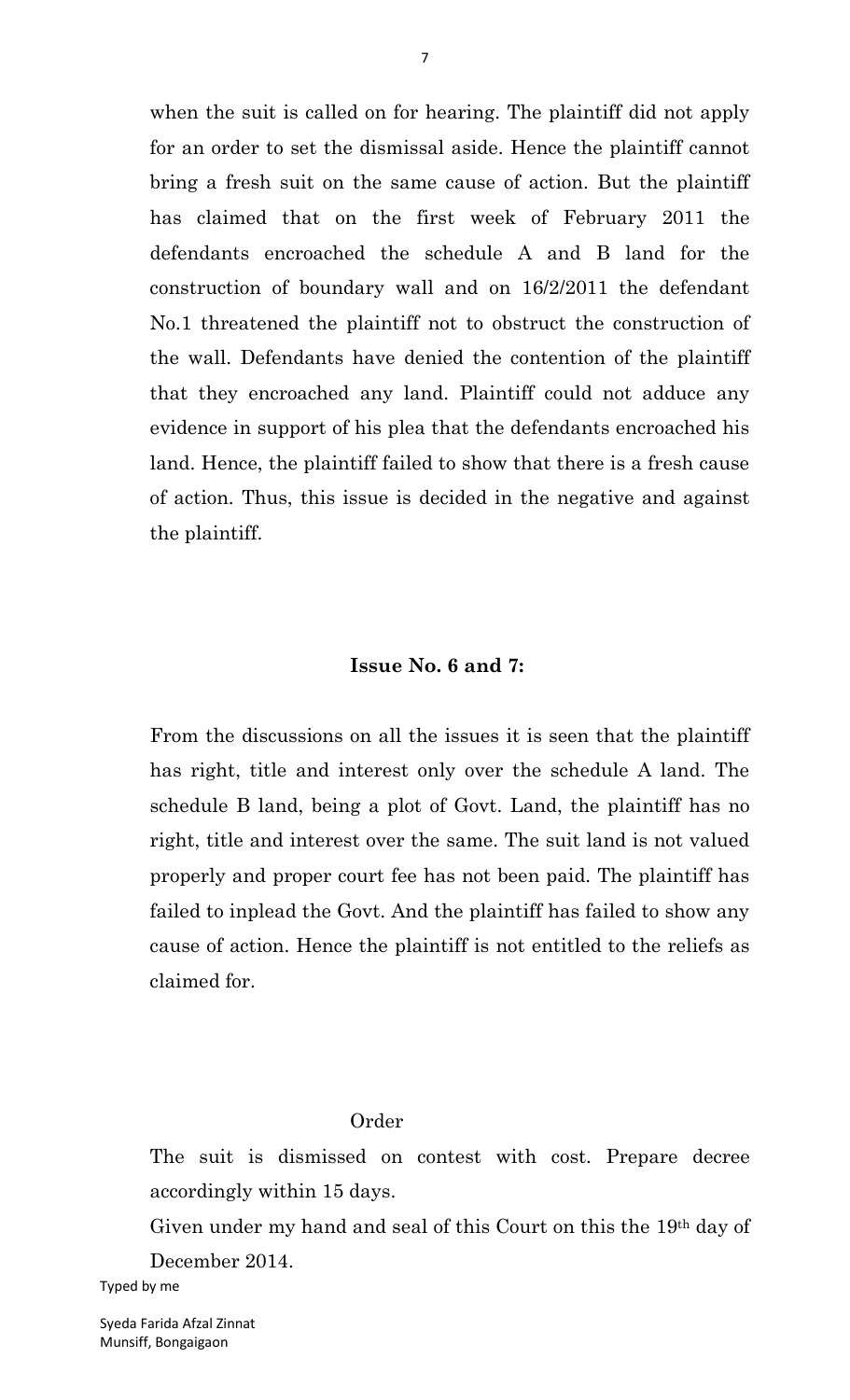Syeda Farida Afzal Zinnat Munsiff, Bongaigaon.

## **APPENDIX**

Witness for the plaintiff:-

PW1: Radheshyam Bhati

Witness for the defendant: -

DW1: Golak Brahma

## **Exhibits:**

## **Plaintiff's exhibit:**

- 1. Ext 1: Sale deed dated 28/1/1997
- 2. Exhibit 1(1) to 1(8): Signatures of Digendra Kumar Dey and Madhab Behari Harlalka
- 3. Exhibit1(9) to 1(10): Signature of Sanjay Kumar Bhati
- 4. Exhibit 1(11): Signature of Sushil Kumar Talukdar
- 5. Exhibit 1(12): Signature of A.K. Nath
- 6. Exhibit 2: Periodic Khiraj Patta No. 98 of dag No. 69
- 7. Exhibit 3 and 4: Revenue paying receipts
- 8. Exhibit 5: Certified copy of injunction order passed in Misc 11/2001 in T.S 10/2001
- 9. Exhibit 6: Complaint lodged before the BDA against construction of boundary wall by defendant.
- 10. Exhibit 6(1): Signature of plaintiff
- 11. Exhibit 6(2): Signature of the employee of BDA